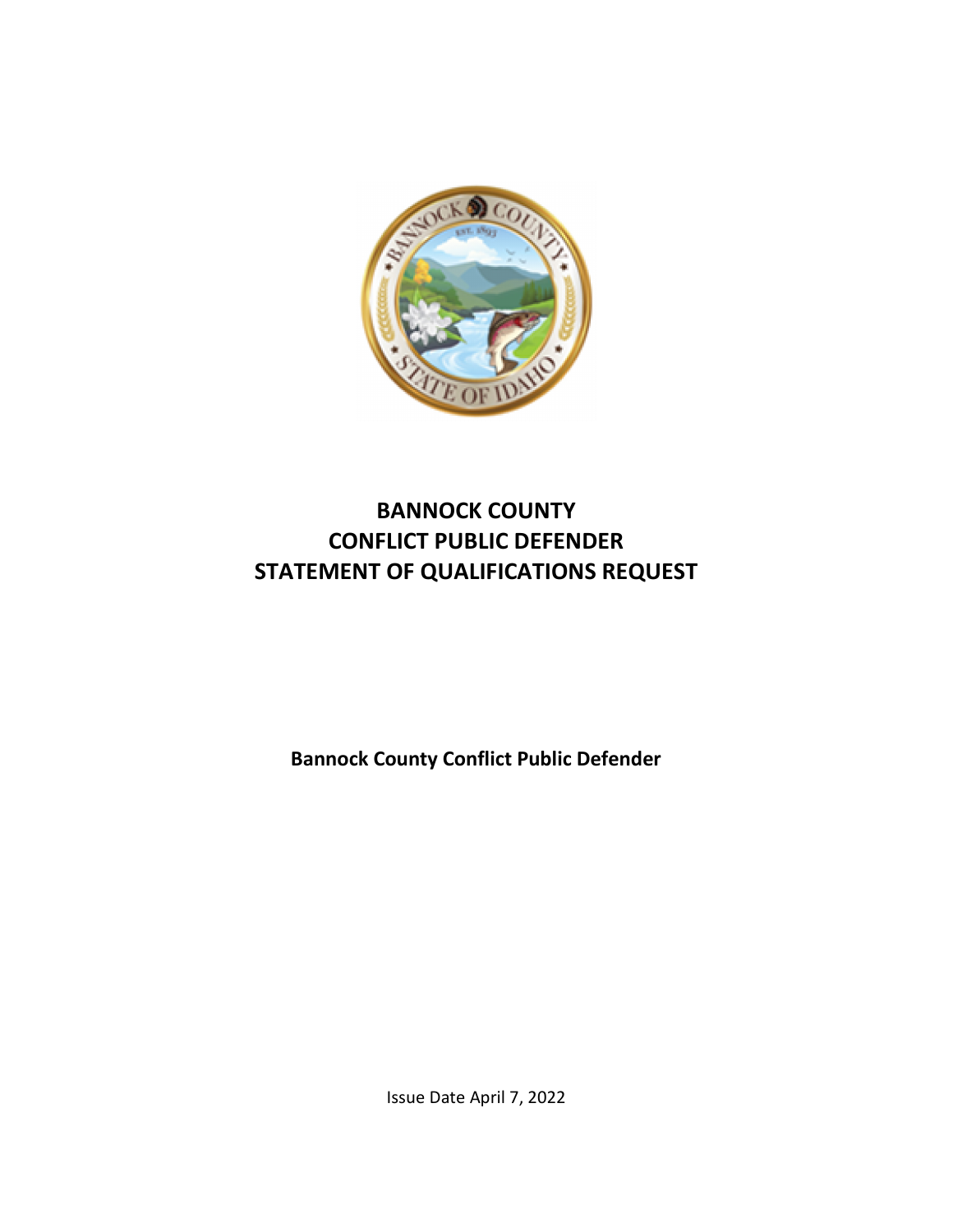## **TABLE OF CONTENTS**

| 1                        |  |  |  |  |  |
|--------------------------|--|--|--|--|--|
| $\overline{2}$           |  |  |  |  |  |
| 2.1<br>2.2<br>2.3        |  |  |  |  |  |
| $\mathbf{3}$             |  |  |  |  |  |
| 3.1<br>3.2<br>3.3<br>3.4 |  |  |  |  |  |
| 4                        |  |  |  |  |  |
| 5.                       |  |  |  |  |  |
| 5.1<br>5.2               |  |  |  |  |  |
|                          |  |  |  |  |  |
|                          |  |  |  |  |  |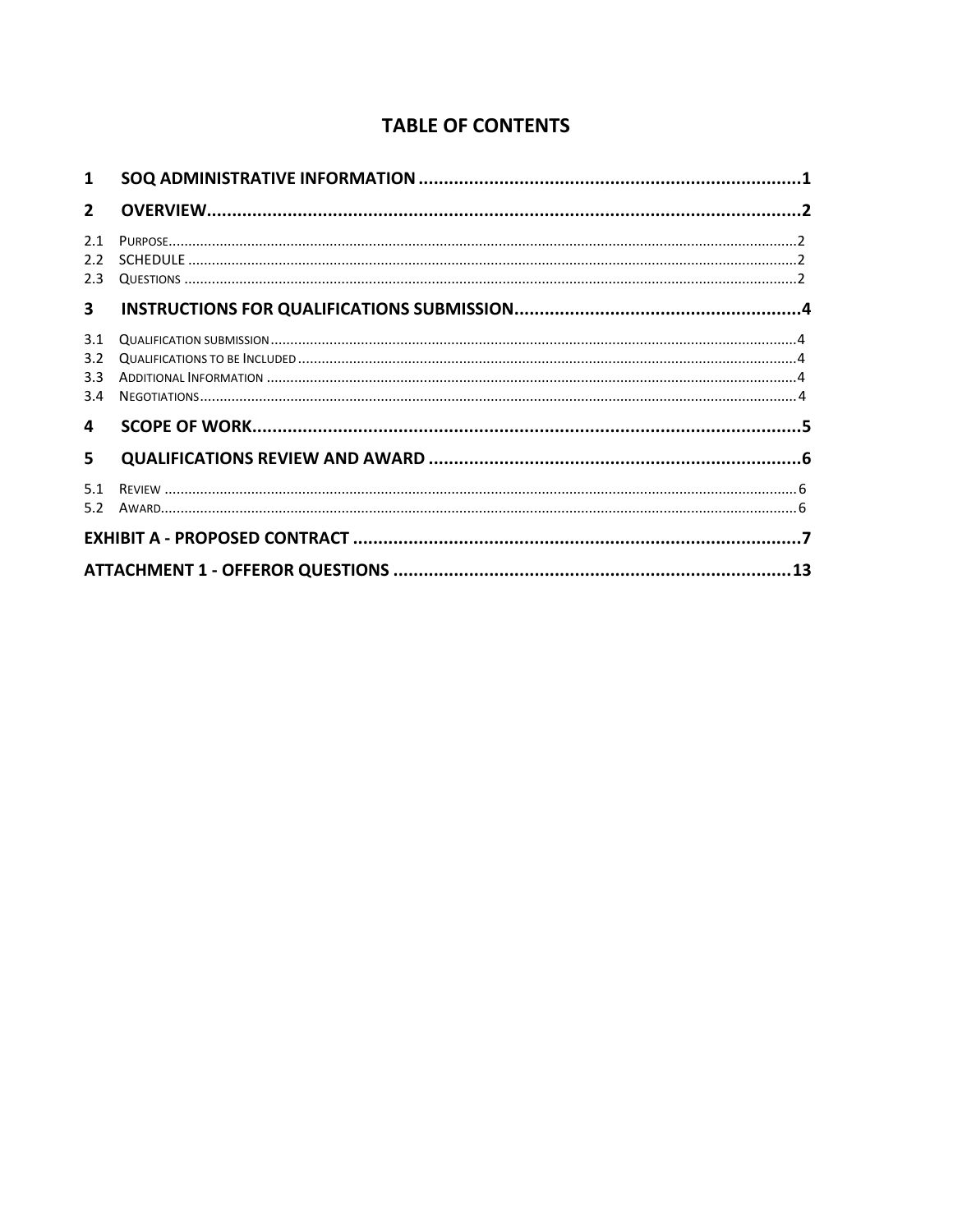# **1 Statement of Qualifications (SOQ) Request Administrative Information**

| SOQ Title:                         | <b>Bannock County Conflict Public Defender</b>                                                                                                                                                                                                                                                     |
|------------------------------------|----------------------------------------------------------------------------------------------------------------------------------------------------------------------------------------------------------------------------------------------------------------------------------------------------|
| SOQ Project Description:           | Bannock County invites qualified firms or individuals to<br>submit written qualifications for consideration as a<br>Conflict Public Defense Attorney. The County intends to<br>award multiple contracts for Conflict Public Defenders<br>and establish a candidate pool for future conflict cases. |
| SOQ Lead:                          | Shanda Crystal, Purchasing and Economic Analyst<br><b>Bannock County</b><br>624 East Center, Room 101<br>Pocatello, ID 83201<br>shandac@bannockcounty.us<br>208-236-7214                                                                                                                           |
| Submit qualifications:             | SOQ Lead - Shanda Crystal<br>624 East Center, Room 101<br>Pocatello, ID 83201<br>shandac@bannockcounty.us                                                                                                                                                                                          |
| Publish Notice on website:         | April 7, 2022                                                                                                                                                                                                                                                                                      |
| SOQ Closing Date:                  | SOQs will be accepted on a continual basis                                                                                                                                                                                                                                                         |
| Contract Award Date (Anticipated): | Contract will be awarded as candidates are approved                                                                                                                                                                                                                                                |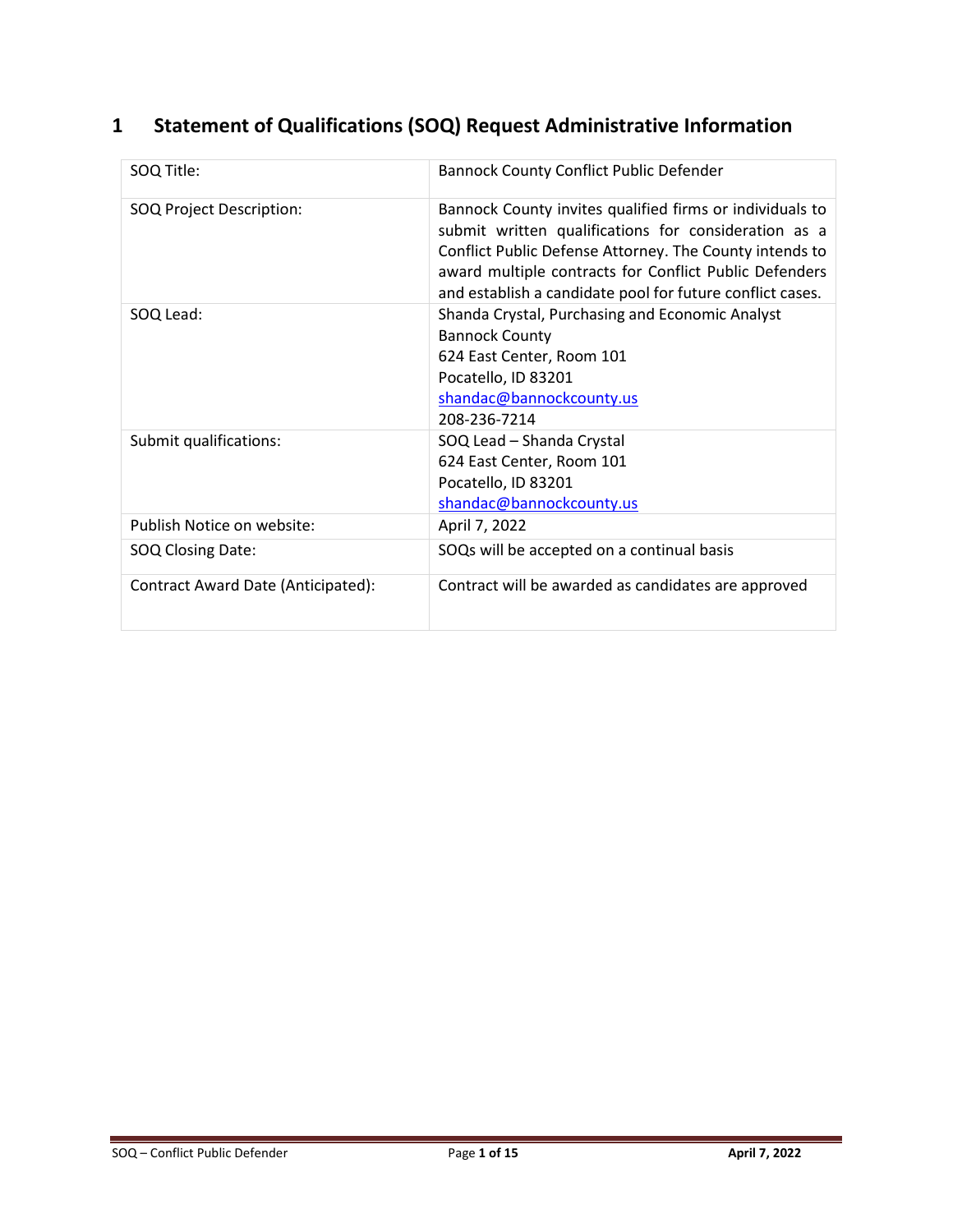## **2 OVERVIEW**

#### **2.1 Purpose**

Bannock County invites qualified firms or individuals to submit written qualifications for consideration as a Conflict Public Defender. The contract will consist of cases conflicted out of the Bannock County Public Defender's Office. The attorneys selected will provide services as an independent contractor and is not being hired as a County employee. The County intends to award multiple contracts for Conflict Public Defenders and establish a candidate pool for future conflict cases.

#### **2.2 Schedule**

The County has an immediate need to recruit additional attorneys and/or firms that will provide indigent defense services. **As such, Statements of Qualifications will be accepted on a continual basis until the County achieves sufficient capacity to provide said services.** Interviews of selected candidates will, if required, be scheduled as soon as possible. Following the interview, multiple candidates may be selected to enter into contracts for provisions of services.

#### **2.3 Questions**

2.3.1 This Solicitation is issued by the Bannock County Commissioners. The SOQ Lead is the only contact for this Solicitation. All correspondence must be in writing. In the event that it becomes necessary to revise any part of this SOQ, addenda will be posted at [https://www.bannockcounty.us/notices/ .](https://www.bannockcounty.us/notices/) It is the responsibility of parties interested in this SOQ to monitor the website for any updates or amendments. Any oral interpretations or clarifications of this SOQ must not be relied upon. All changes to this SOQ will be in writing and must be posted to the website to be valid; alternate bids are not allowed. The SOQ Lead may send out any addenda to known SOQ holders.

2.3.2 Questions or other correspondence must be submitted in writing to the SOQ Lead listed below.

#### **QUESTIONS MUST BE RECEIVED BY THE SOQ LEAD:**

Shanda Crystal, Purchasing and Economic Analyst Bannock County 624 East Center, Room 101 Pocatello, ID 83201 Fax: 208-236-7363 E-mail: [shandac@bannockcounty.us](mailto:shandac@bannockcounty.us) 

2.3.3 **Written questions must be submitted using Attachment 1,** Offeror Questions. Official answers to all written questions will be posted on the above website as an amendment to this SOQ.

2.3.4 Any questions regarding the proposed contract (Exhibit A) must also be submitted in writing, using **Attachment 1,** Offeror Questions. Bannock County will not consider proposed modifications to these requirements after the date and time set for receiving statements of qualifications. Questions regarding these requirements must contain the following: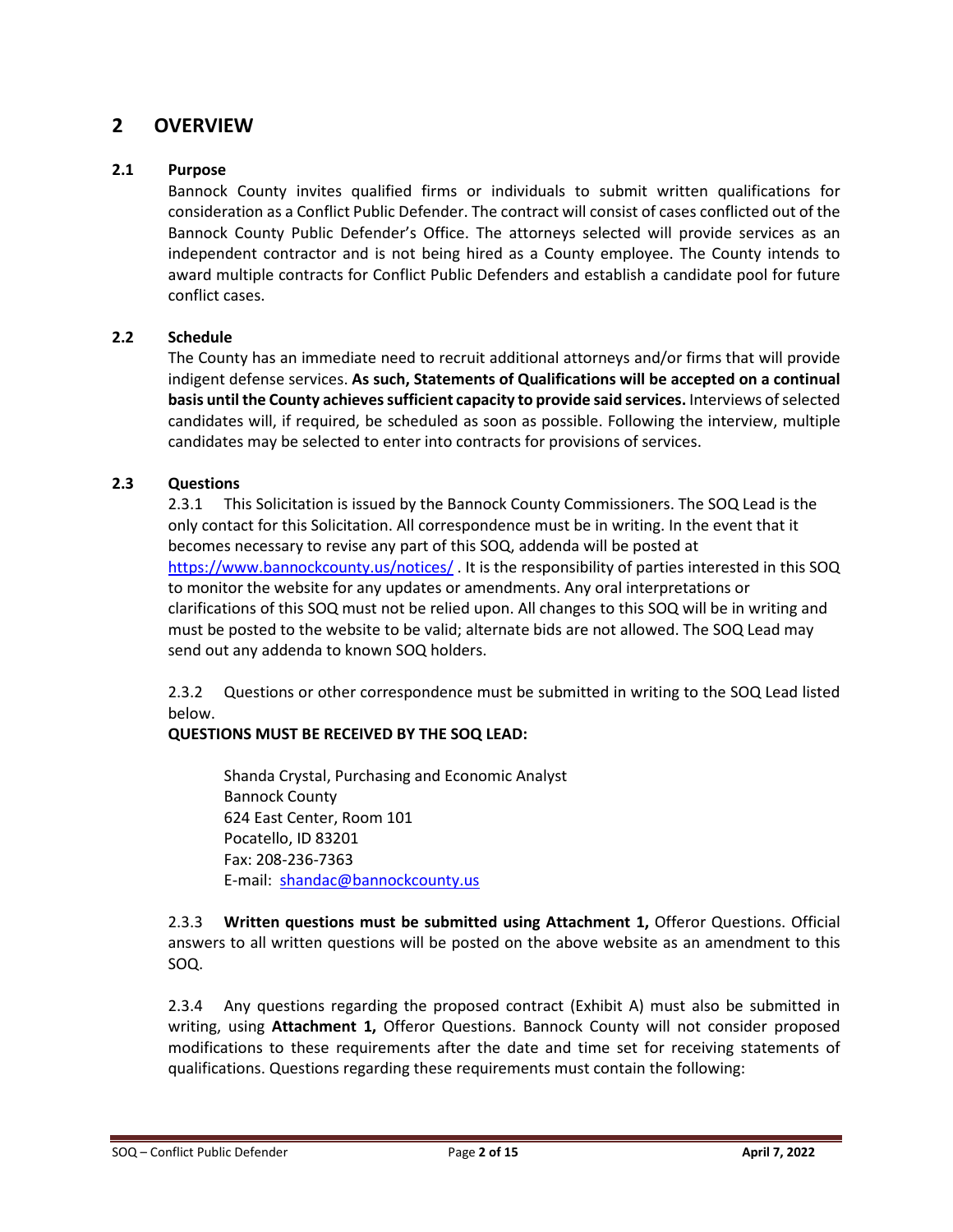1. The rationale for the specific requirement being unacceptable to the party submitting the question (define the deficiency).

2. Recommended verbiage for the County's consideration that is consistent in content, context, and form with the County's requirement that is being questioned.

3. Explanation of how the County's acceptance of the recommended verbiage is fair and equitable to both the County and to the party submitting the question.

2.3.5 **Qualifications which condition the solicitation based upon the County accepting other terms and conditions not found in the SOQ, or which take exception to the County's terms and conditions, will be found non-responsive, and no further consideration of the Bid will be given.**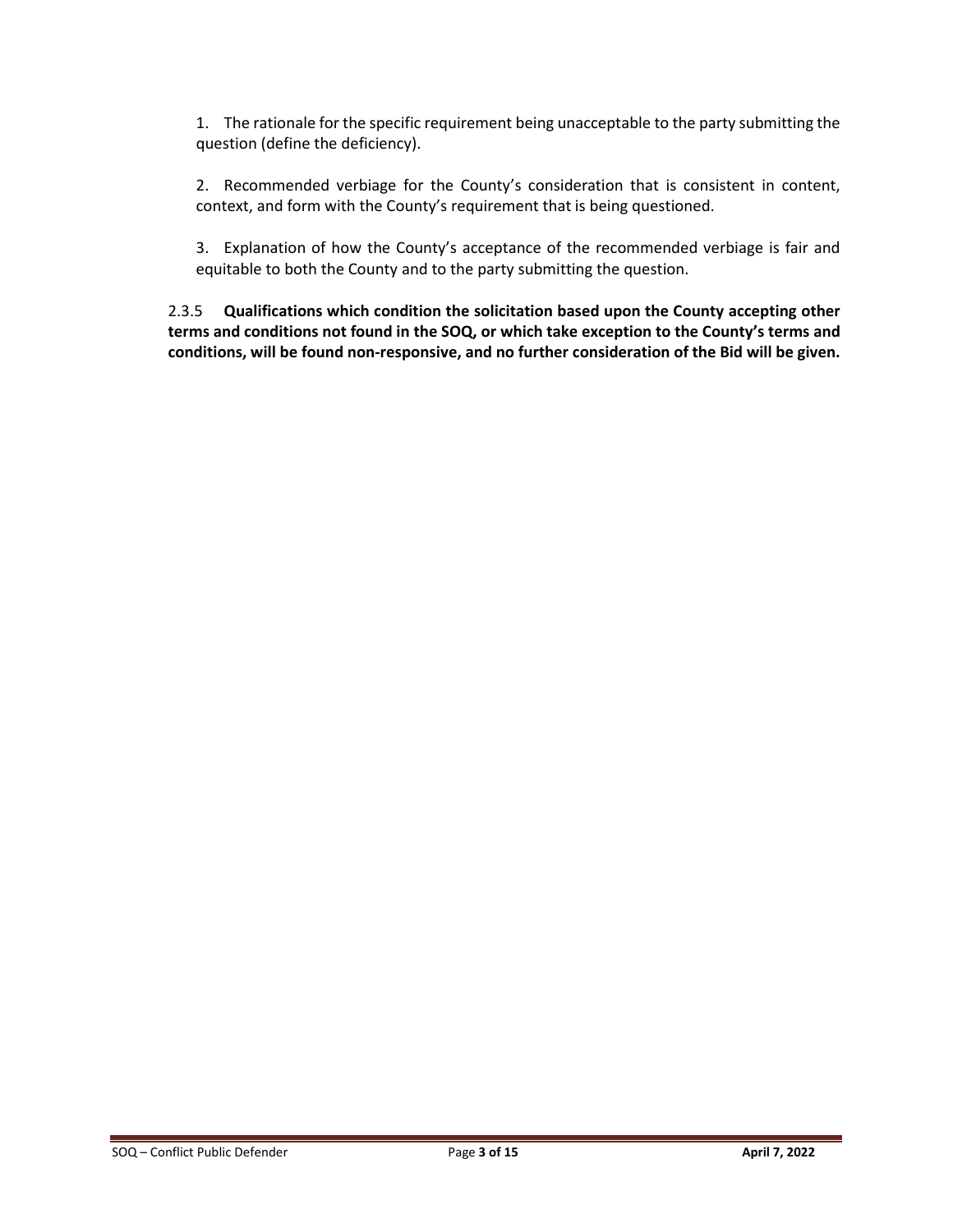## **3 INSTRUCTIONS FOR QUALIFICATION SUBMISSION**

#### **3.1 Qualification Submission**

Qualifications may be submitted manually, in person, by shipping service, or by e-mail to SOQ Lead as listed in the Administrative Information.

The solicitation must be addressed to the Bannock County Commissioners and identified as "**Bid Opening – Bannock County Conflict Public Defender**."

#### **3.2 Qualifications to be Included**

Interested applicants should provided a resume, cover letter, solely authored writing sample, a list of the past two years CLE's of other trainings that relate to criminal defense, names of judges and opposing counsel in the last three cases that went to trial and any other information the applicant feels demonstrates his/her ability to provide vigorous and effective representation to clients.

#### **3.3 Additional Information**

- a) The County will not be liable for any cost incurred in the preparation of qualifications.
- b) The submission of qualifications shall be prima facie evidence that the Proposer has full knowledge of the scope, nature, quantity and quality of work to be performed; the detailed requirements of the specifications; and the conditions under which the work will be performed.
- c) The Proposer shall furnish the County such additional information as the County may reasonably require.
- d) To contact references not provided in the SOQs.
- e) The County reserves the right to conduct personal interviews of any or all Proposers prior to selection. The County will not be liable for any costs incurred by the Proposer in connection with such interview (i.e., travel, accommodations, etc.).
- f) The County reserves the right to conduct pre-contract negotiations with any or all potential Proposers.
- g) The County reserves the right to reject any or all bids, the right of the County in its sole discretion to accept the bid(s) it considers most favorable to the County's interest and the right to waive minor irregularities in the procedures. The County further reserves the right to reject all bids and seek new bids when such procedure is reasonably in the best interest of the County.
- h) Certain financial information of the County, including financials and budgets, can be accessed at [https://www.bannockcounty.us/auditor/.](https://www.bannockcounty.us/auditor/)
- **3.4** Negotiations, discussions and best and final offers cannot be guaranteed to occur.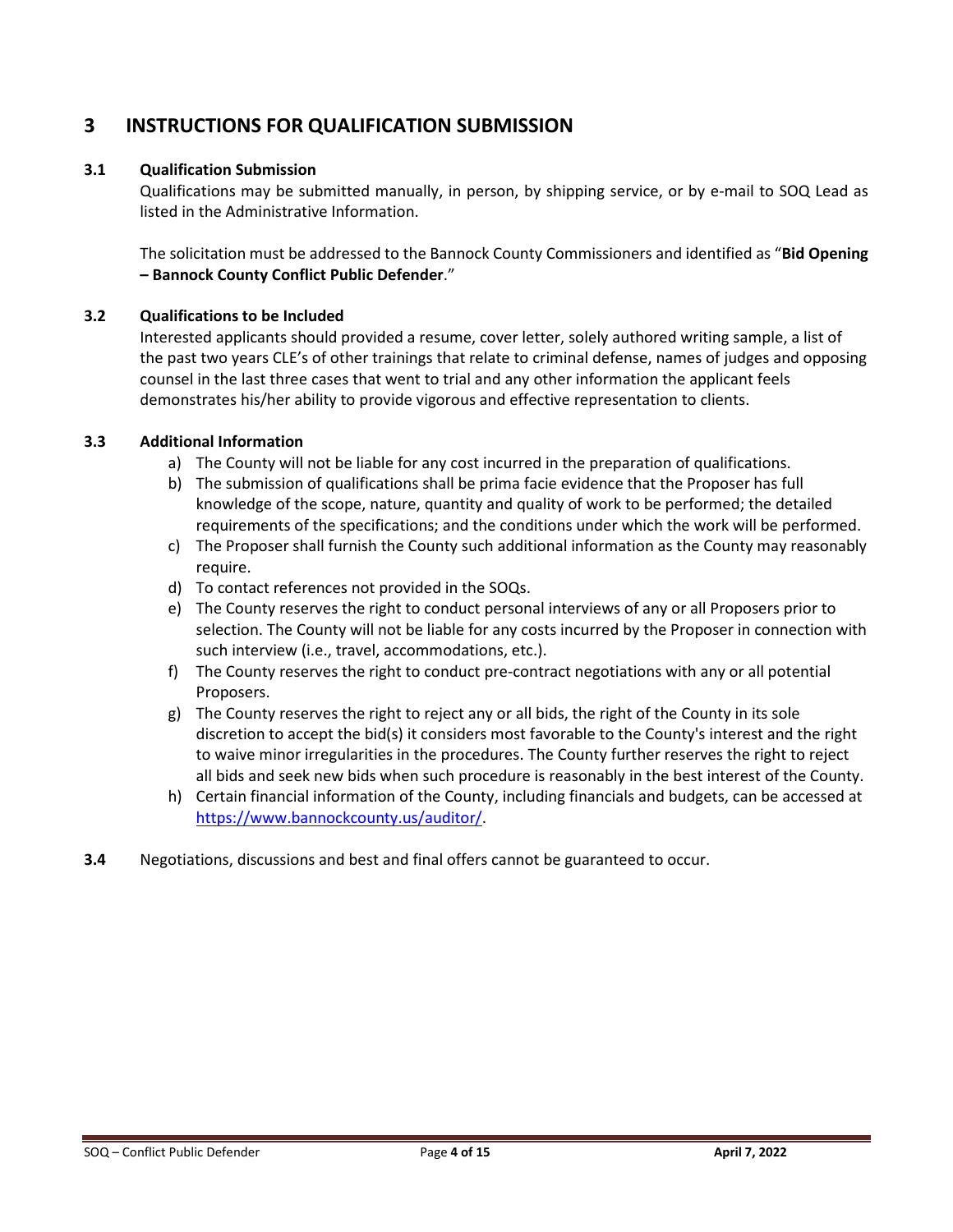## **4 SCOPE OF WORK**

Any individual attorney or law firm offering the services of one or more individual attorneys may respond, provided they meet the criteria below, as well as in Exhibit A 'Proposed Contract'. Law firms responding to this SOQ must identify all attorneys who may be assigned under this contract and provide their individual qualifications in accordance with this section. The attorneys selected to serve as Conflict Public Defender, if a law firm is selected, the primary attorney and every attorney in the firm who will be assigned to make any court appearances for the firm on behalf of an accused, must satisfy the following criteria:

- 1) Is an active member in good standing of the State Bar of Idaho and has been an active trial practitioner;
- 2) Has not previously been the subject of a state bar disciplinary action which led to the suspension or revocation of the attorney's license to practice law. If a proposed attorney has been disciplined by any state bar for any reason, the nature and reasons of the discipline must be disclosed in the SOQ;
- 3) Must be familiar with the practices and procedures of the Idaho criminal courts;
- 4) Has insurance coverage that meets the County's insurance requirements specified in the attached Contract, including but not limited to professional malpractice insurance;
- 5) Provides an office or other suitable place for meetings with clients that is in Bannock County or otherwise reasonably close to the Bannock County Courthouse so as to be reachable by clients without undue expense or difficulty;
- 6) Must possess the education and training requirements specified in Idaho Code and meet the continuing education requirements of that code; and
- 7) Possess skill and experience in the following areas:
	- a. Use of expert witnesses and evidence, including familiarity with common areas of psychiatric and forensic evidence and investigation, including fingerprints, ballistics, forensic pathology, and DNA evidence;
	- b. Management and conduct of complex negotiations and litigation;
	- c. Legal research, analysis, and the drafting of litigation documents;
	- d. Oral advocacy;
	- e. Investigation, preparation, and presentation of evidence bearing upon mental status;
	- f. Investigation, preparation, and presentation of mitigating evidence; and
	- g. Elements of trial advocacy, such as jury selection, cross-examination of witnesses, opening statements and closing arguments.

Please see the proposed Professional Services Contract and Retainer as Conflict Counsel for Indigent Persons attached as Exhibit A for the full scope of duties to be performed and the provisions that must be agreed to by the conflict public defender for indigent services.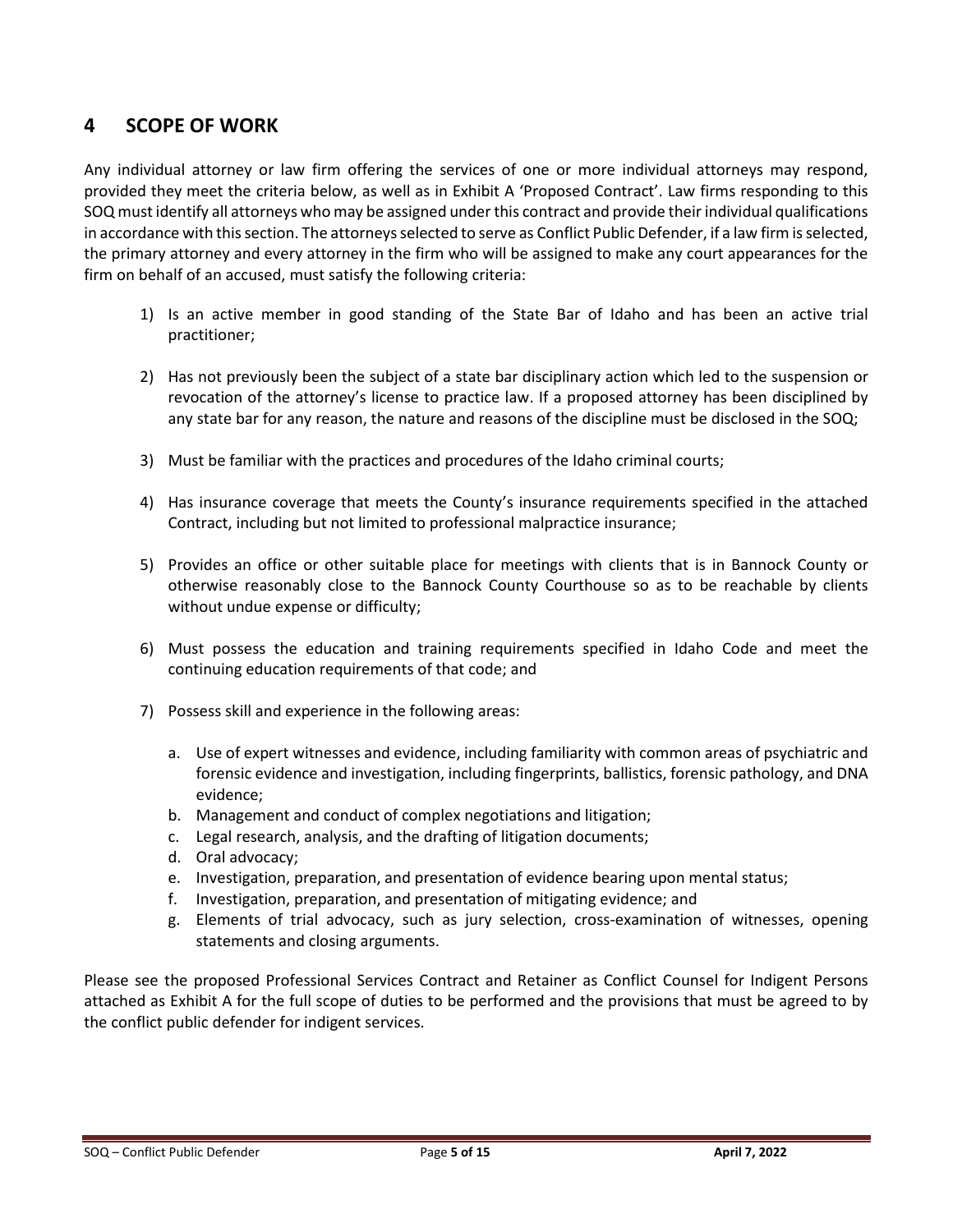## **5 QUALIFICATION REVIEW AND AWARD**

The objective of the County in soliciting and evaluating qualifications is to ensure the selection of a firm or individual that will produce the best possible results for the funds expended.

#### $5.1$ **Review**

All qualifications will be reviewed first to ensure that they fully conform in all material respects to the solicitation requirements; qualifications will then be reviewed by an evaluation panel. Any qualification(s) not meeting the stated requirements may be found non-responsive.

#### 5.2 **Award**

The County intends to award multiple contracts for Conflict Public Defenders and establish a candidate pool for future conflict cases. Award of Contract will be made to the responsive, responsible Offeror whose qualifications meet criteria listed in the scope of work.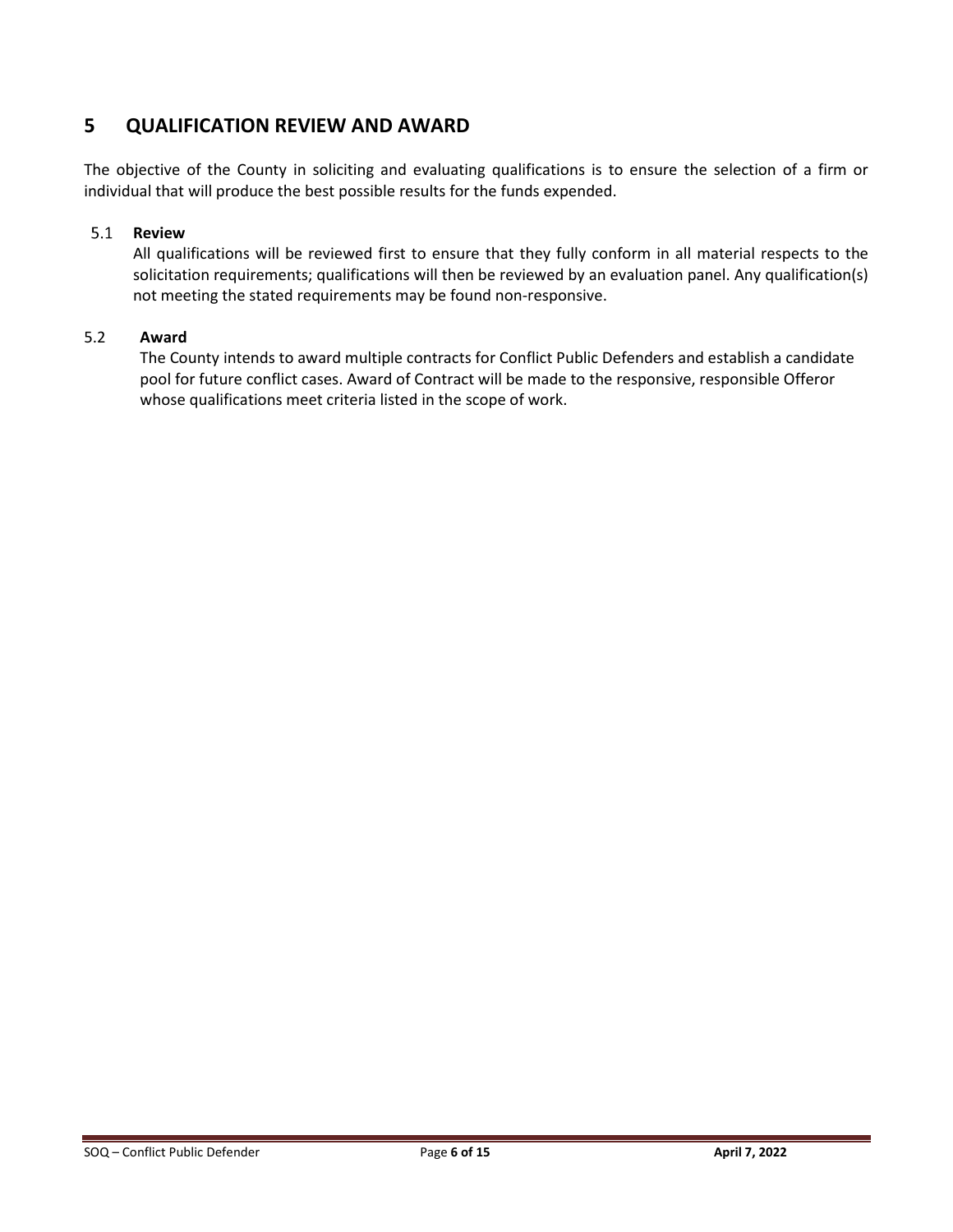## **EXHIBIT A – Proposed Contract**

# **PROFESSIONAL SERVICES CONTRACT AND RETAINER AS CONFLICT COUNSEL FOR INDIGENT PERSONS**

**THIS CONTRACT FOR PROFESSIONAL SERVICES,** made and entered into on the day of , 2022 and effective the day of 2022, by and between Bannock COUNTY, a political subdivision of the State of Idaho, acting by and through its duly elected Board of Commissioners, hereinafter called "COUNTY", and , hereinafter called "COUNSEL";

#### **WITNESSETH:**

**WHEREAS,** COUNTY is required by law to provide legal representation to certain needy and incapacitated persons at public expense; and

**WHEREAS,** COUNTY has met its statutory requirements under Idaho Code §§19- 859(1)-(3) by providing for legal representation of needy person by employing and budgeting for a Public Defender Department with duly qualified and licensed attorneys; and

**WHEREAS**, the County Public Defender Department may, from time to time, be unable to represent said needy person(s) due to actual and/or legal conflicts of interest that have arisen or reasonably may arise during the course of representation; and

**WHEREAS**, COUNSEL is an attorney duly licensed to practice law in the State of Idaho, and is otherwise competent to counsel and defend a person charged with a crime and maintain an office for the practice of law in Bannock County, State of Idaho; and

**NOW THEREFORE**, COUNTY and COUNSEL enter into this Agreement on the following terms and conditions:

1. **TERM** The term of this contract shall be from through and shall contain the following provisions:

## 2. **CONSIDERATION and COMPENSATION**:

- A. For all other cases, COUNSEL shall be compensated at the rate of \$85.00 per hour.
- B. COUNSEL may petition the Commission for additional compensation. Additional compensation is not guaranteed, and may be limited by COUNTY budget restrictions and appropriations. Compensation requests shall be accompanied by accurate and verifiable reports.
- 3. **DESCRIPTION OF SERVICES**: COUNSEL shall furnish full and adequate representation as may be required to be furnished at public expense, and shall expend such time and effort as may be necessary to discharge the obligation of the COUNTY to provide representation at public expense, including the following: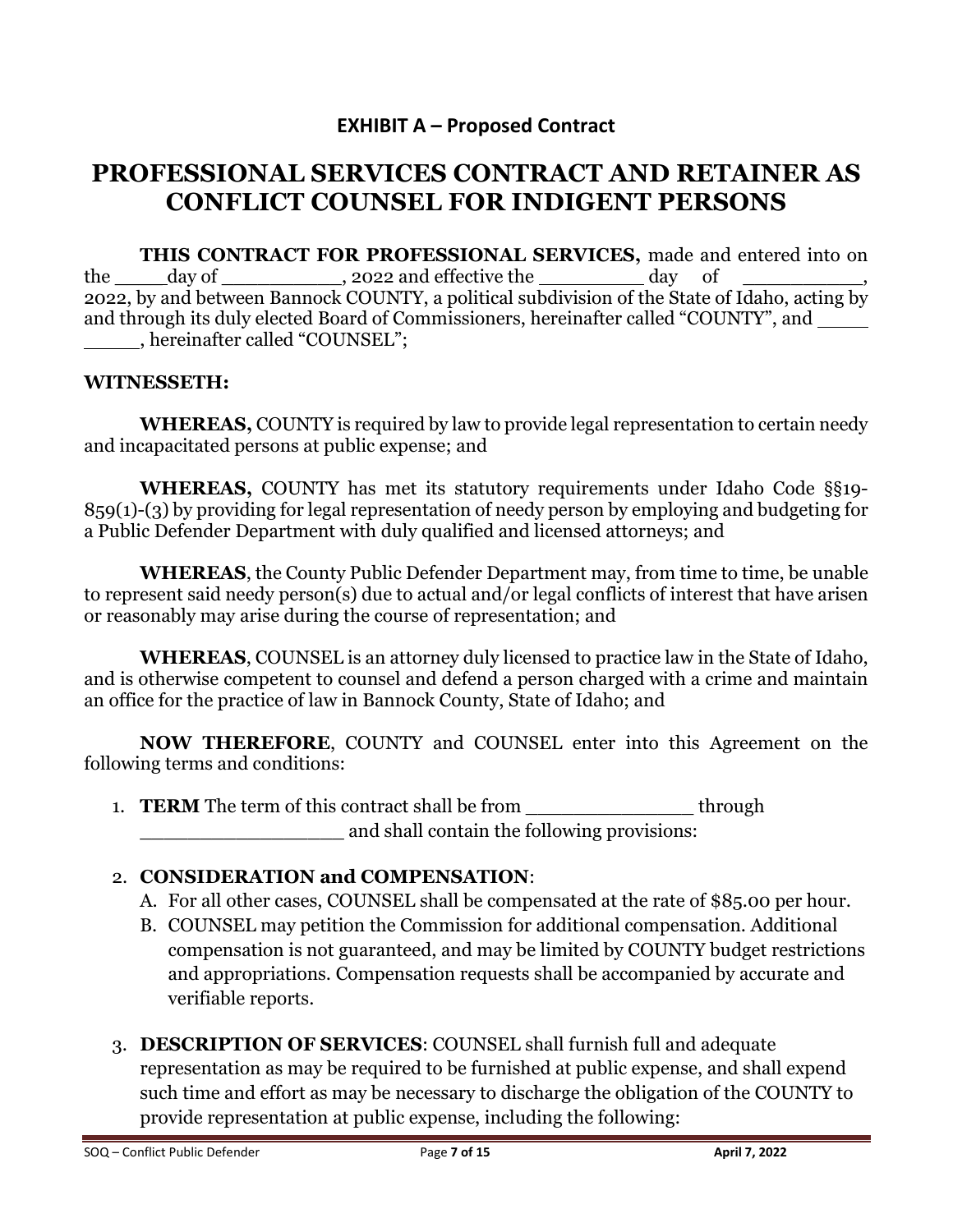- A. Full and adequate representation of such persons as may be determined by the Court to be eligible for such representation at public expense (except where a conflict exists) in the following cases:
	- 1) Persons detained by a law enforcement officer, confined, or who are under a formal charge of having committed, or are being detained under a conviction of, a serious crime, as determined by the Court;
	- 2) Persons subject to proceedings under the provisions of the Uniform Rendition of Accused Persons Act, Idaho Code Title 19, Chapter 45;
	- 3) Persons party to proceedings under the provisions of the Uniform Post-Conviction Procedure Act, Idaho Code Title 19, Chapter 49;
	- 4) Persons formally petitioned to be within the purview of the Youth Rehabilitation Act, Idaho Code Title 16, Chapter 18, or the Juvenile Corrections Act, Idaho Code Title 20, Chapter 5;
	- 5) Persons subject to proceedings under Idaho Code Title 16, Chapters 16 and 20;
	- 6) Persons in contempt proceedings pursuant to Idaho Rule of Civil Procedure 75 or similar provisions of law.
	- 7) Persons subject to proceedings under Idaho Code Section 39-6306, Hearing on Petition for Protection Order;
	- 8) Persons for whom an attorney or guardian ad litem is appointed pursuant to Idaho Code Section 15-5-207(5) to the extent such appointments are lawfully at public expense; and
	- 9) COUNSEL shall be appointed to only represent clients under Paragraphs  $3(A)(4)$ and  $3(A)(5)$ . It is the mutual intent of COUNSEL and of COUNTY that COUNSEL shall serve as the conflict of interest Public Defender for juvenile court and child protection cases in Bannock County and that COUNSEL structure their calendar to make them available primarily to that Court.
- B. Caseload Guidelines:
	- 1) The parties acknowledge that the assigned caseload may include cases that were previously handled by another conflict attorney and/or the public defender's office.
	- 2) COUNSEL acknowledges that they will be assigned new cases as needed by COUNTY.
- C. Except as otherwise provided by law or order of the presiding District Court Judge or Magistrate, COUNSEL's duty to perform the services provided for herein shall extend not only to such persons whom the Court determines, after the commencement of the term of this contract, are entitled to representation at public expense, but also to such persons whom the court has previously determined are entitled to representation at public expense, regardless of the state of the proceeding involving such latter person as of the date of commencement of the term of this contract unless otherwise ordered by the Court.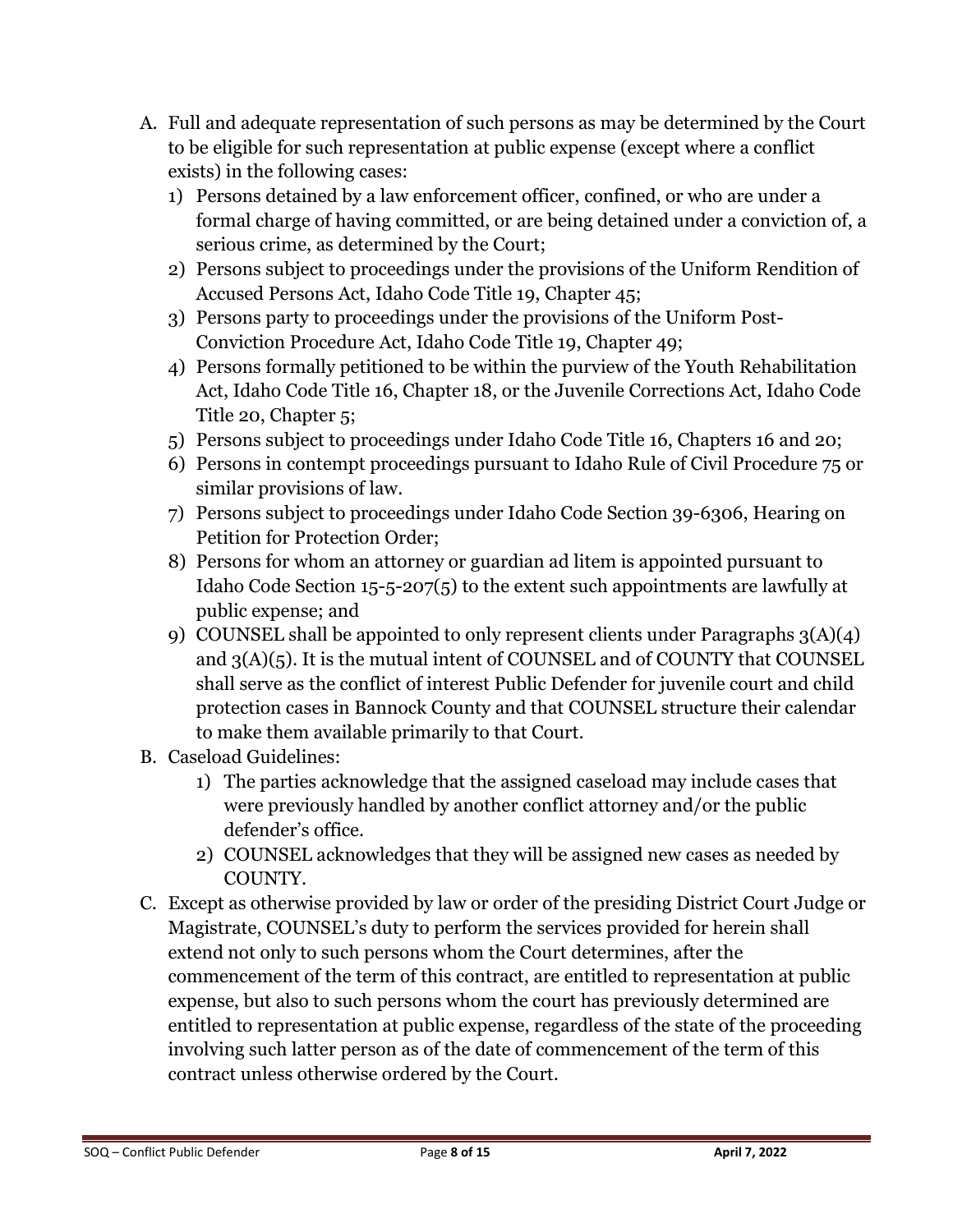- D. Unless otherwise conflicted, COUNSEL shall be available to serve as conflict counsel in any case in which there exists a true conflict, and a public defender or conflict public defender is appointed and removed.
- E. COUNSEL shall not serve as co-counsel in any such manner as to potentially create a conflict without first obtaining court approval. COUNSEL shall be excused from representing persons with whom an actual conflict of interest exists between COUNSEL and such person on legal or ethical grounds when the court having jurisdiction of the case determines that such a conflict exists. In such event, conflict representation shall be provided by court appointment, and the costs of such representation shall not be a charge against the compensation of COUNSEL provided for herein.
- F. COUNSEL shall maintain an office in the State of Idaho, and within 30 miles of Bannock County. Counsel shall promptly and reliably communicate with the court, the Board of Commissioners, and those persons whom COUNSEL represents under the terms of this contract.
- G. COUNSEL's services shall be initiated in each case at the time of the appointment of COUNSEL by the court in which such case is pending. A defendant's indigence may be reassessed at each stage of the proceedings and if the defendant is found not indigent, public representation services for such defendant may be terminated by the court.
- H. COUNSEL shall comport with their obligations under the Idaho Rules of Professional Conduct
- I. To prevent the appearance of conflict of interest, COUNSEL shall not represent any client in any law suit against COUNTY or its employees. COUNTY and COUNSEL agree that the appearance of conflict and remedy under this contract and paragraph are only because of this contract, and any other alleged conflict, real or perceived, will be dealt with separate and apart from this contract on a case-by-case basis.
- J. COUNSEL shall not be prohibited from the outside practice of law.
- K. COUNSEL may subcontract cases either on a case-by-case basis or by a class of case. If COUNSEL subcontracts on a case-by-case basis, subcontracting COUNSEL must be approved by the court. If COUNSEL subcontracts on a class basis, subcontracting counsel must be approved by the Board of County Commissioners before the subcontract takes effect. Subcontracting COUNSEL must meet all qualifications of COUNSEL relevant to the class or type of case being subcontract, and COUNSEL shall be solely responsible for all compensation and expenses of any subcontracted COUNSEL.
- L. COUNSEL shall maintain adequate policies of professional liability insurance at all times with any carrier licensed to issue such insurance in Idaho. COUNSEL shall furnish proof of such insurance to COUNTY upon request.
- M. The parties acknowledge that the Idaho Supreme Court has adopted certain qualifications for public defense counsel in cases where the death penalty may be or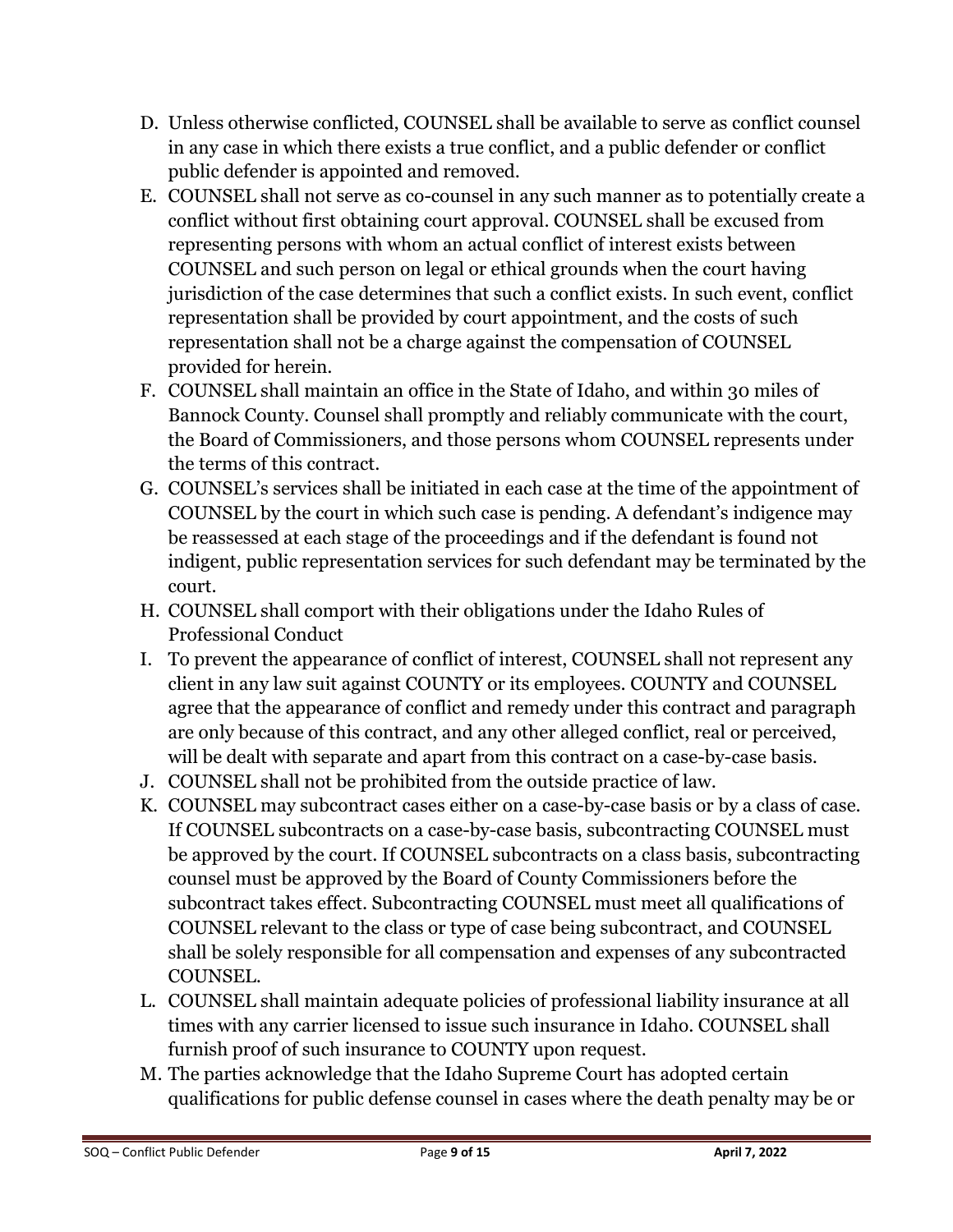has been imposed on a defendant. COUNSEL agrees to make good faith efforts to obtain and maintain such qualifications within a reasonable timeframe. However, the parties acknowledge that COUNSEL may be excused from representation if said COUNSEL does not meet the qualifications for either lead trial counsel or cocounsel.

- N. COUNSEL shall continue to represent clients previously appointed under this agreement until the appointing court has granted permission for COUNSEL to withdraw. In the case of termination of this contract, COUNSEL shall continue representation of clients COUNSEL has been appointed to represent under the contract until one of the following conditions has been met:
	- 1) The client's case reaches final disposition, including any appeal, or
	- 2) New counsel has been appointed to the client.

If neither of these conditions has been met after 60 days from the effective termination of the contract, the COUNSEL may file a written motion requesting that the courts appoint a new public defender and allow COUNSEL to withdraw. COUNSEL may petition the Commission for additional compensation for actual representation provided to clients after the effective termination of the contract. This additional compensation is not guaranteed and may be limited by COUNTY budget restrictions and appropriations.

- 4. **RECORDS AND REPORTS**: COUNSEL shall compile and maintain complete and accurate records of each and every case assigned, and submit a monthly report to COUNTY. This monthly report shall include all the cases that COUNSEL has been assigned and the time spent on each case. Additionally, an annual report shall be submitted pursuant to Idaho Code §19-864, et seq., within 30 days of fiscal year-end to the COUNTY regarding the number of persons represented, the crimes involved, and expenditures by category (i.e. investigators, evaluations, extraordinary travel), totaled by kind; and maintain a written and/or digital copy of all criminal files according to standard profession practices.
- 5. **TERMINATION**: This contract shall terminate upon the expiration of the term hereof or upon the happening of any of the following events, whichever shall first occur:
	- A. Upon the death of COUNSEL;
	- B. Upon the inability of COUNSEL to perform any of the professional services provided for hereunder due to physical or mental disability. Physical or mental disability shall be determined by a court of competent jurisdiction or by two licensed physicians.
	- C. Disbarment or suspension from the practice of law, or failure of COUNSEL to maintain his license to practice law in the State of Idaho;
	- D. Material breach of any contract term by either party;
	- E. By 60 day written notice of either party, subject to the conditions found in  $3(N)$  of this agreement. (See subsection 11 for notice requirements.)
	- F. By mutual agreement of the parties hereto, except that the parties must agree in writing regarding the terms of said mutual termination agreement.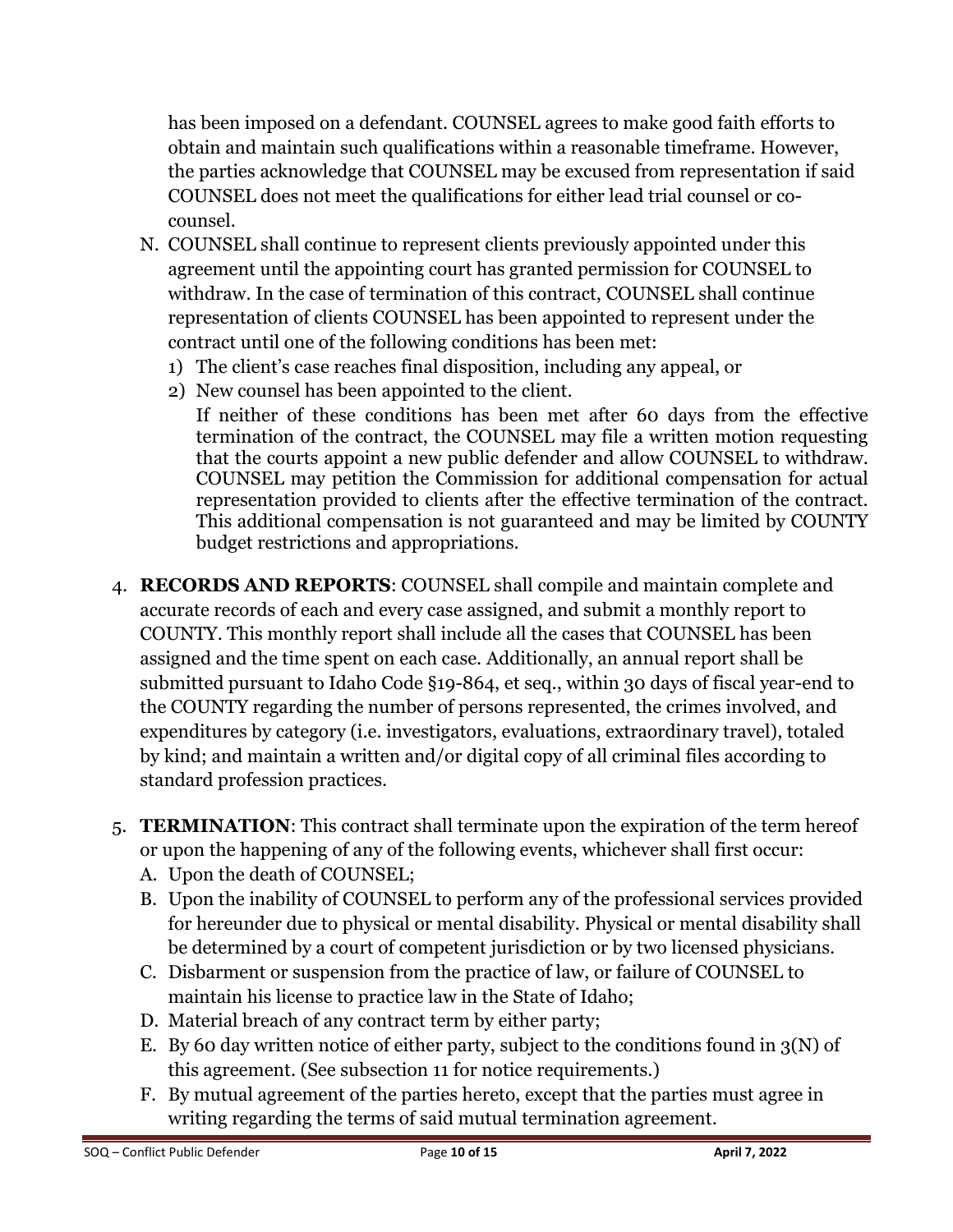- G. Non-appropriation of funds as contemplated by paragraph 2(C).
- 6. **RIGHT OF CONTROL:** COUNTY agrees that it will have no right to control or direct the details, manner, or means by which COUNSEL accomplishes the results of the services performed hereunder. COUNSEL has no obligation to work any particular hours or days or any particular number of hours or days. COUNSEL agrees, however, that his other contracts or services shall not interfere with the performance of his services under this Agreement.
- 7. **INDEPENDENT CONTRACTOR RELATIONSHIP:** COUNSEL is an independent contractor and is not an employee, servant, agent, partner, or joint venturer of COUNTY. COUNTY shall determine the work to be done by COUNSEL, but COUNSEL shall determine the legal means by which it accomplishes the work specified by COUNTY.
- 8. **FEDERAL, STATE, AND LOCAL PAYROLL TAXES:** Neither federal, state or local income taxes, nor payroll taxes of any kind shall be withheld and paid by COUNTY on behalf of COUNSEL or the employees of COUNSEL. COUNSEL shall not be treated as an employee with respect to the services performed hereunder for federal or state tax purposes. COUNSEL understands that COUNSEL is responsible to pay, according to law, COUNSEL income tax. *CONTRACTOR* further understands that COUNSEL may be liable for self-employment (Social Security) tax to be paid by COUNSEL according to law.
- 9. **FRINGE BENEFITS:** Because COUNSEL is engaged in its own independently established business, COUNSEL is not eligible for, and shall not participate in, any employee pension, health, or other fringe benefit plans of COUNTY.
- 10. **LICENSE AND TRAINING**: COUNSEL shall maintain their license with the Idaho State Bar. COUNSEL shall participate in regular training programs and continuing legal education on criminal defense law in areas relating to their public defense practice.
- 11. **BAR DISCIPLINE**: COUNSEL shall immediately notify COUNTY in writing when COUNSEL becomes aware that a complaint lodged with the Idaho State Bar, or any other state where the attorney is licensed, has resulted in reprimand, suspension or disbarment of any attorney working under this agreement.
- 12. **INDEMNIFICATION**: COUNSEL agrees to indemnify, defend, and hold harmless COUNTY, and its officers, agents and employees, from and against any and all claims, losses, actions, or judgments for damages or injury to persons or property arising out of or in connection with the acts and/or any performances or activities of COUNTY, COUNTY's agents, employees, or representatives under this Agreement.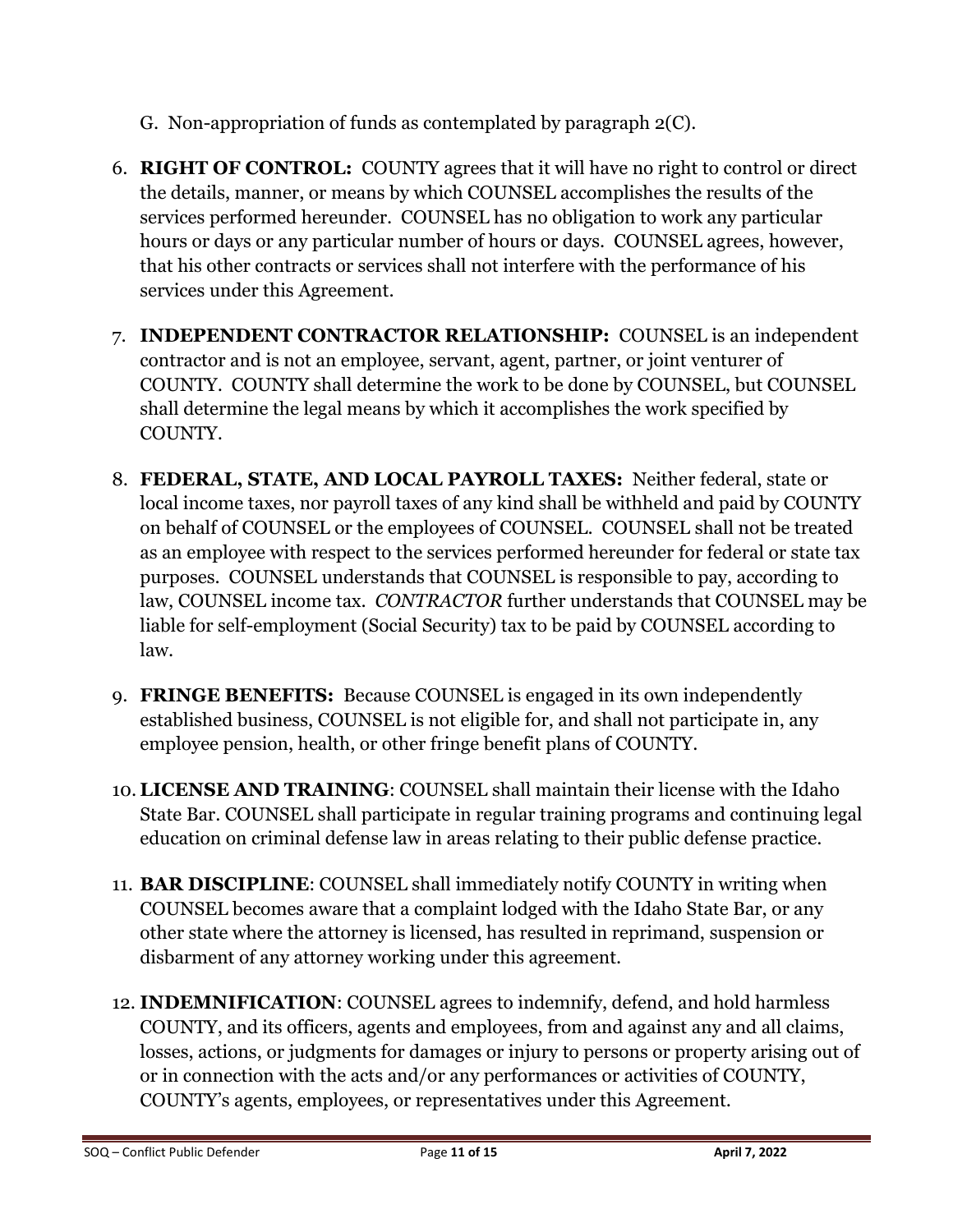- 13. **SEVERABILITY:** If any part of this Agreement is held unenforceable, the remaining portions of the Agreement will nevertheless remain in full force and effect.
- 14. **NOTICES**: All notices between COUNSEL and COUNTY shall be directed by COUNSEL to the Bannock County Commissioners, 624 East Center, Room 101, Pocatello, ID 83201, and by COUNTY to\_\_\_\_\_\_\_\_\_\_\_\_\_\_\_\_\_\_\_\_\_\_\_\_\_\_\_\_ (Counsel name and address), or hand delivered to the location designated by the Bannock County Clerk as the mailbox for COUNSEL.
- 15. **ENTIRE AGREEMENT**: This is the entire agreement of the parties and can only be modified or amended in writing by the parties.
- 16. **GOVERNING LAW**: This agreement shall be construed in accordance with the laws of the State of Idaho.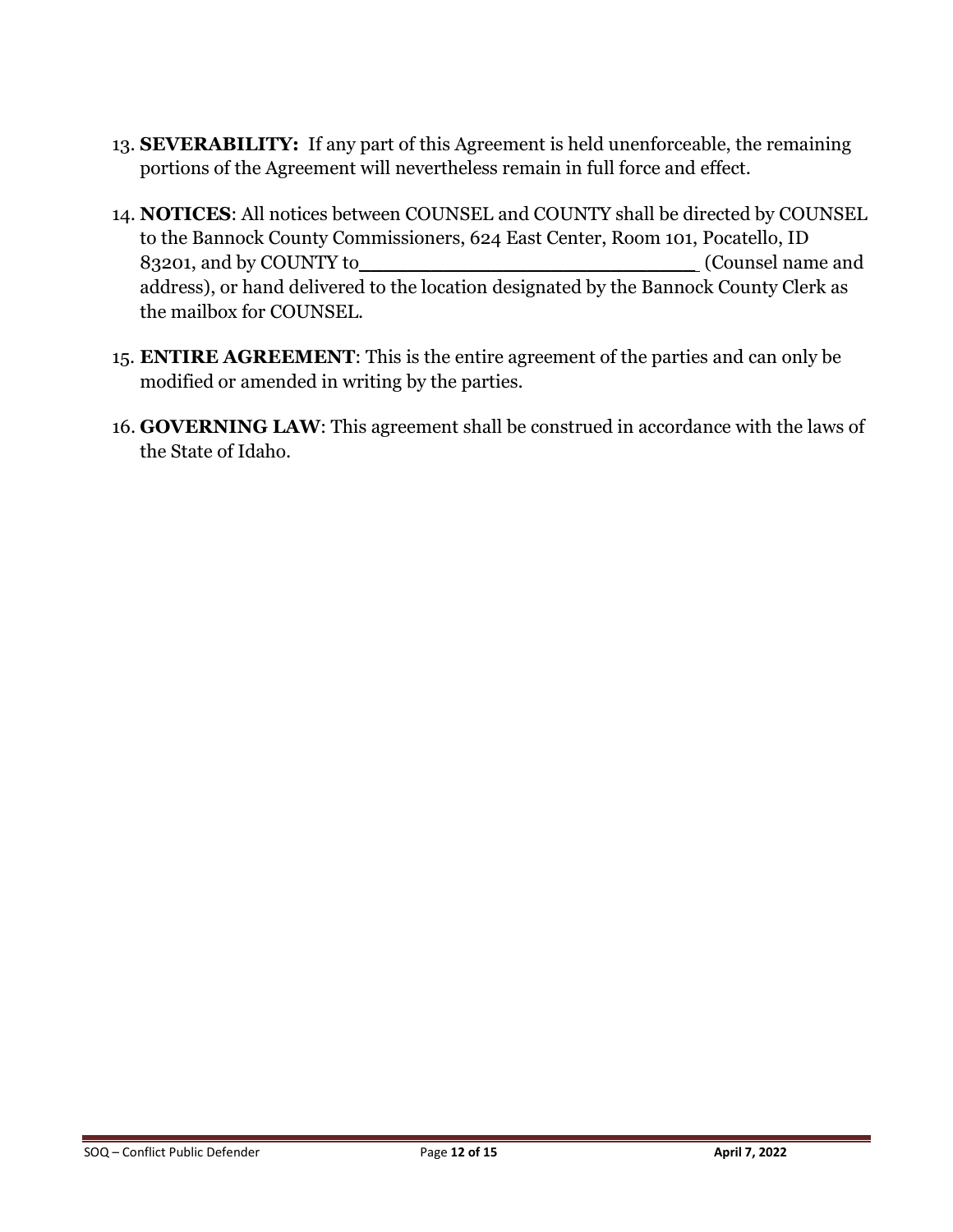## **ATTACHMENT 1 - OFFEROR QUESTIONS**

PLEASE DO NOT IDENTIFY YOUR NAME OR YOUR COMPANY'S NAME OR PRODUCT NAMES OF INTELLECTUAL PROPERTY IN YOUR QUESTIONS.

ADD ROWS BY HITTING THE TAB KEY WHILE WITHIN THE TABLE AND WITHIN THE FINAL ROW.

The following instructions must be followed when submitting questions using the question format on the following page.

- 1. DO NOT CHANGE THE FORMAT OR FONT. Do not bold your questions or change the color of the font.
- 2. Enter the SOQ section number that the question is for in the "SOQ Section" field (column 2). If the question is a general question not related to a specific SOQ section, enter "General" in column 2. If the question is in regard to a County Term and Condition or a Special Term and Condition, state the clause number in column 2. If the question is in regard to an attachment, enter the attachment identifier (example "Attachment A") in the "SOQ Section" (column 2), and the attachment page number in the "SOQ page" field (column 3).
- 3. Do not enter text into the "Response" field (column 5). This is for the County's use only.
- 4. Once completed, this form is to be e-mailed per the instructions in the SOQ. The e-mail subject line is to state the SOQ name followed by "Questions."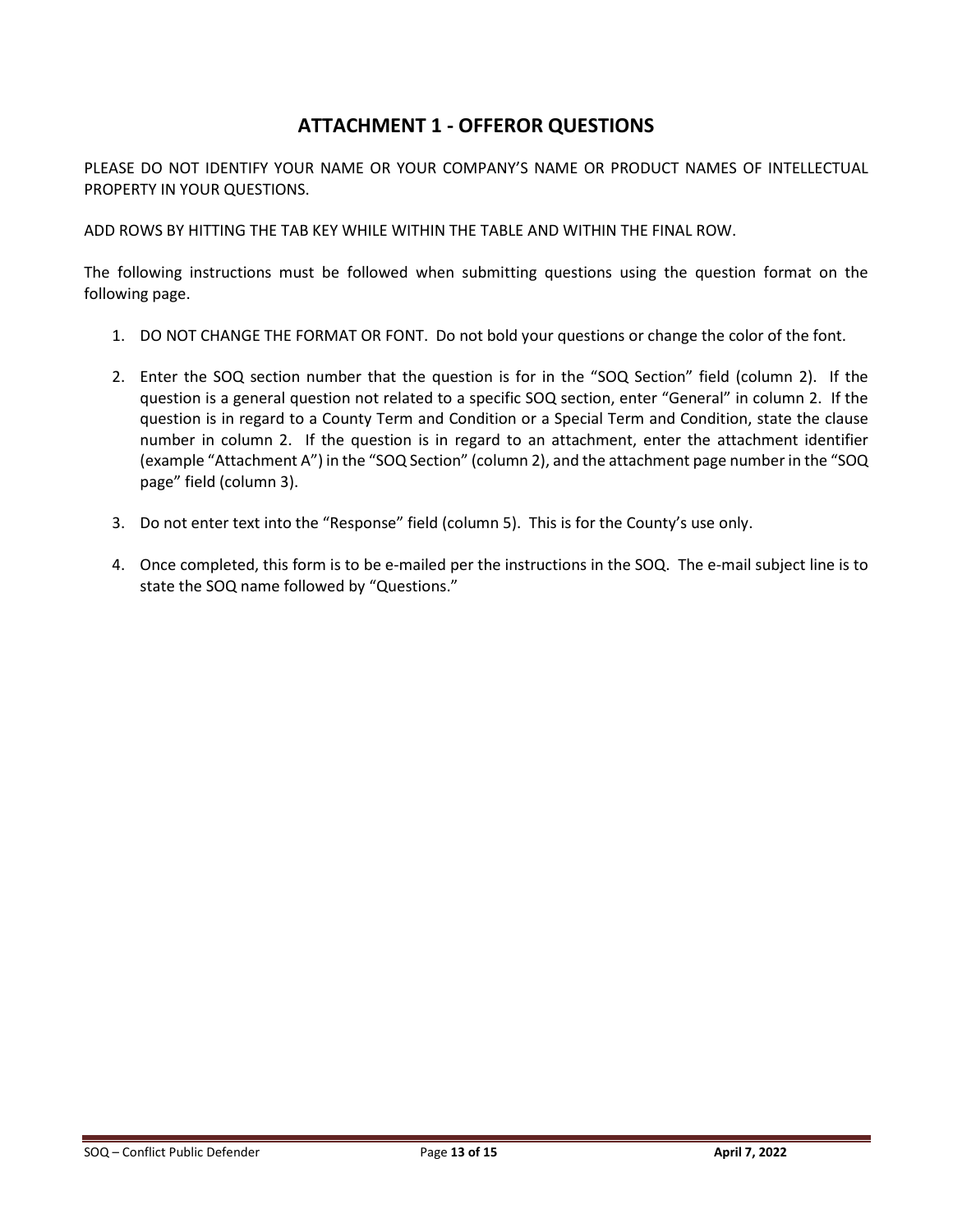## SOQ – Bannock County Conflict Public Defender

| <b>Question</b>  | <b>SOQ Section</b> | soq<br>Page | <b>Question</b> | Response |
|------------------|--------------------|-------------|-----------------|----------|
| $\mathbf{1}$     |                    |             |                 |          |
| $\overline{2}$   |                    |             |                 |          |
| $\mathsf{3}$     |                    |             |                 |          |
| $\overline{4}$   |                    |             |                 |          |
| $\mathsf S$      |                    |             |                 |          |
| $\boldsymbol{6}$ |                    |             |                 |          |
| $\overline{7}$   |                    |             |                 |          |
| $8\phantom{1}$   |                    |             |                 |          |
| $9\,$            |                    |             |                 |          |
| $10\,$           |                    |             |                 |          |
| $11\,$           |                    |             |                 |          |
| $12\,$           |                    |             |                 |          |
| 13               |                    |             |                 |          |
| 14               |                    |             |                 |          |
| 15               |                    |             |                 |          |
| $16\,$           |                    |             |                 |          |
| 17               |                    |             |                 |          |
| $18\,$           |                    |             |                 |          |
| 19               |                    |             |                 |          |
| $20\,$           |                    |             |                 |          |
| $21\,$           |                    |             |                 |          |
| 22               |                    |             |                 |          |
| 23               |                    |             |                 |          |